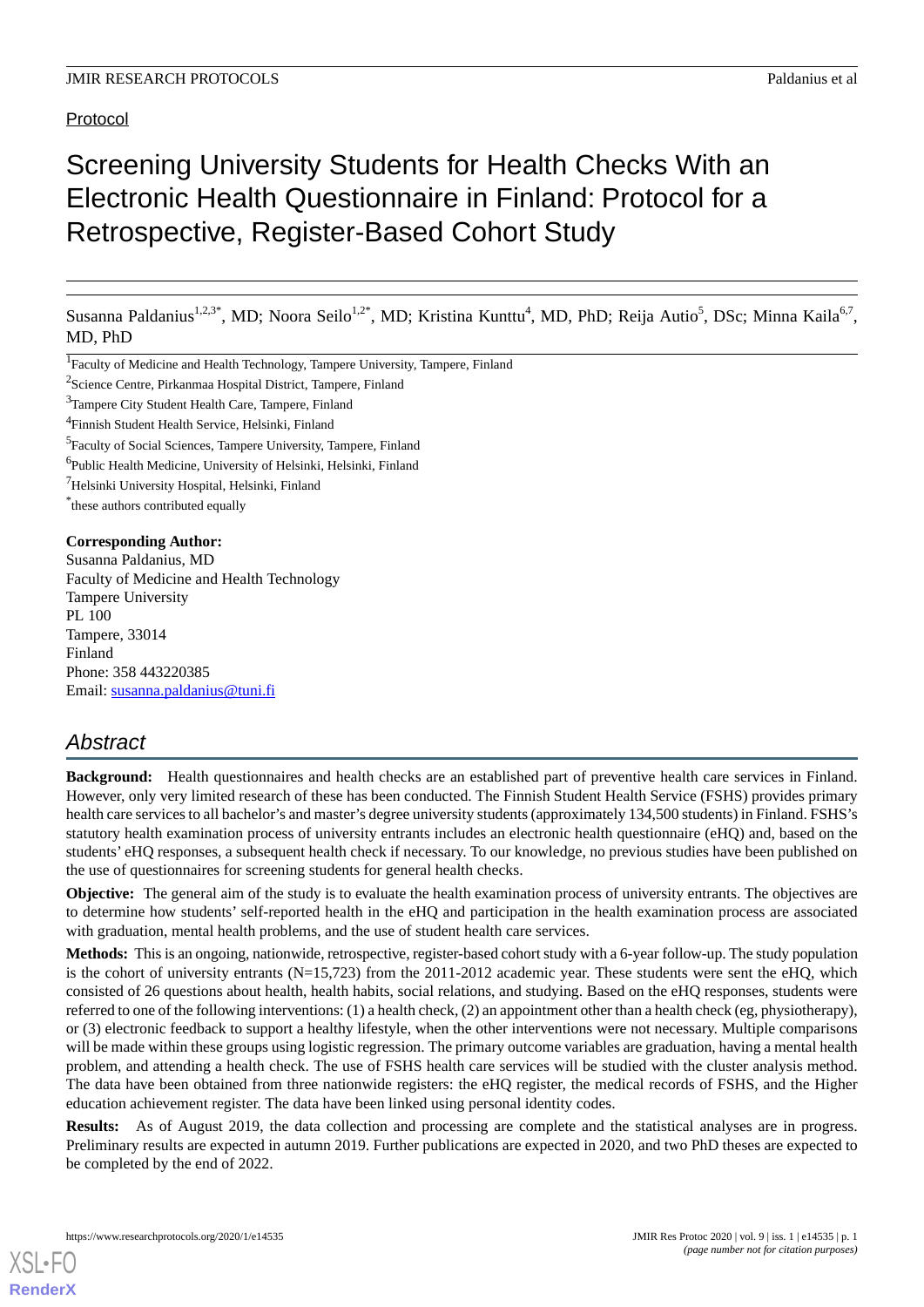**Conclusions:** Studying practical procedures in primary health care is highly important for resource allocation and the development of evidence-based processes. This study will be the first to assess the usage of a health questionnaire in screening students for health checks. The findings of this study will contribute to the field of preventive health care. The main practical implication is the development of the FSHS's health examination process. We hypothesize that participation in the health examination process enhances academic achievement and the detection of university students' mental health problems early on in their studies.

#### **International Registered Report Identifier (IRRID):** DERR1-10.2196/14535

#### (JMIR Res Protoc 2020;9(1):e14535) doi: [10.2196/14535](http://dx.doi.org/10.2196/14535)

#### **KEYWORDS**

electronic health questionnaire; health check; screening; students; student health services; digitalization; register study; preventive health services

# *Introduction*

The well-being of university students has raised concerns [\[1](#page-6-0)[,2\]](#page-6-1); the awareness of students' mental health problems, especially, has grown [[3](#page-6-2)[-5](#page-6-3)]. In Finland, health questionnaires and health checks are essential preventive measures for the early detection of health concerns in student health care [[6](#page-6-4)[,7](#page-6-5)]. However, only very limited research has been conducted on these measures [[8](#page-6-6)[-10](#page-6-7)]. In general, the evidence on the effects of health checks is inconclusive, both in the student and the general populations [[8](#page-6-6)[,11](#page-6-8)-[15\]](#page-6-9).

Finland has a strong tradition of offering preventive health care services to its residents (see [Multimedia Appendix 1\)](#page-6-10) [[16\]](#page-6-11). Student health care is a part of this statutory preventive health care provision (see [Textbox 1](#page-1-0)) [[7\]](#page-6-5). The promotion of the health and study ability of the students at the level of individuals and communities forms a central part of student health care services (see [Multimedia Appendix 2](#page-6-12)) [\[17](#page-6-13)].

The Finnish Student Health Service (FSHS) provides student health care services to all bachelor's and master's degree university students in Finland (approximately 134,500 students) [[18](#page-7-0)[,19](#page-7-1)]. FSHS has provided health checks to all university entrants since the 1970s. However, in the beginning of the 21st century, universal health checks were identified to be an area for development due to low participation rates. As a solution, FSHS developed a two-stage health examination process. The process included an electronic health questionnaire (eHQ) and, based on the students'eHQ responses, a subsequent health check if necessary. The eHQ includes 26 questions about health, health habits, social relations, and studying (see [Multimedia Appendix](#page-6-14) [3\)](#page-6-14). Providing a digitalized health questionnaire to all university entrants instead of universal health checks was believed to increase the number of students reached. Further, the process

was aimed to facilitate identification of students with health problems and to target health checks to these students.

The two-stage health examination process was developed by following the ideology of the plan-do-study-act cycle [[20\]](#page-7-2). Feasibility of the eHQ was tested in 2005 [[9\]](#page-6-15). A pilot study of the process was conducted in 2008 [[21\]](#page-7-3). Based on the results of these studies, the eHQ was further developed. The health examination process was implemented nationally in 2009. The data collected over time now enable studying the process again.

To our knowledge, no previous studies have been published on the use of a questionnaire for screening students for general health checks. However, multiple studies exist about different questionnaires that are used to detect specific symptoms [\[22](#page-7-4)-[24](#page-7-5)] or to evaluate health behavior and social conditions [[25-](#page-7-6)[28](#page-7-7)] in student populations. The eHQ aims to provide an overview of the health and well-being of university entrants rather than to identify specific conditions.

The general aim of this study is to evaluate the health examination process of FSHS. The specific research questions are as follows:

- 1. Is responding to the eHQ and attendance at the health check associated with completing a bachelor's or master's degree in the 6-year follow-up?
- 2. How are mental health problems associated with completing a bachelor's or master's degree in the 6-year follow-up?
- 3. How are responding to the eHQ and attendance at the health check associated with the use of FSHS'health care services?
- 4. How are university entrants'responses to the eHQ questions associated with:
	- a. completing a bachelor's or master's degree?
	- b. health check attendance?
	- c. mental health problems?
	- d. the use of FSHS health care services?

<span id="page-1-0"></span>**Textbox 1.** Student health care services of university students according to the Finnish Health Care Act [7].

- Triennial checks on health and safety in educational institutions and welfare promotion among learning communities
- The monitoring of students' health, welfare, and fitness to study, including a health questionnaire during the first year of study leading to a health check if necessary
- The provision of health and medical care services for students, including mental health and substance abuse services, advice on sexual health, and oral health care
- Early identification of any special needs and tests required by students, support, and, if necessary, referral to further tests or treatment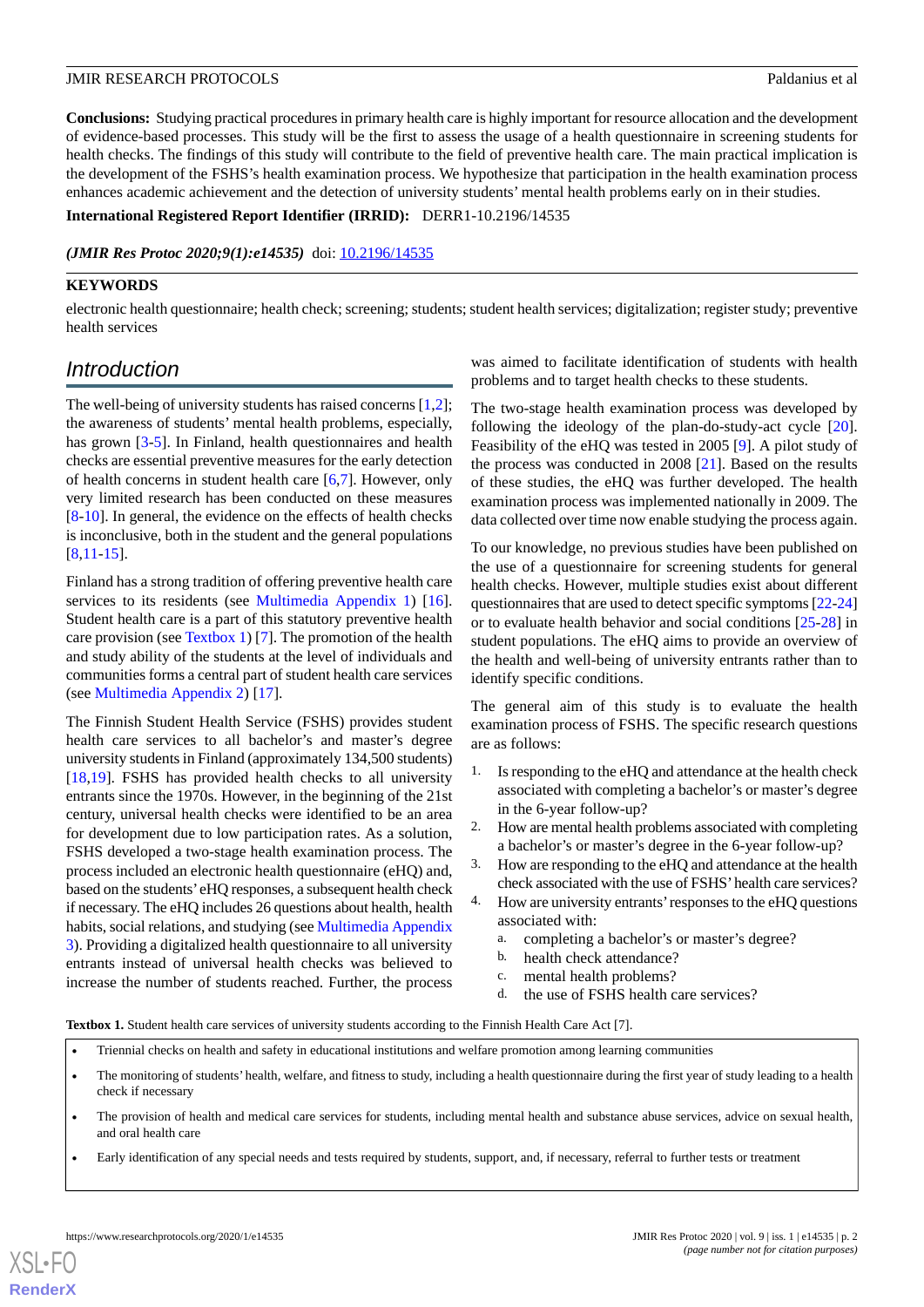To the best of our knowledge, this type of health examination process will be studied for the first time. We hypothesize that the health examination process enhances university students' academic achievement and the early detection of mental health problems.

# *Methods*

### **Design**

This is a nationwide, retrospective, register-based cohort study with a 6-year follow-up (see [Figure 1](#page-2-0)). The study population is the cohort of Finnish university entrants from the 2011-2012 academic year  $(N=15,723)$ . Data from three nationwide registers have been linked and will be analyzed in order to answer the research questions.

<span id="page-2-0"></span>**Figure 1.** The study timeline. eHQ: electronic health questionnaire; FSHS: Finnish Student Health Service; VIRTA: higher education achievement register.



#### **Study Population**

As stated, the study population is comprised of university entrants who enrolled in the 2011-2012 academic year (N=15,723). According to Statistics Finland, 2.7% (N=145,800) of the Finnish population were studying for a bachelor's or master's degree in one of the 13 universities in 2012 (see [Table](#page-2-1) [1\)](#page-2-1); 19% of men and 26% of women in the 19-21-year-old age class had entered a university [\[29](#page-7-8)]. In 2017, the median time to complete a bachelor's degree was 3.8 years and the median time

to complete a master's degree, including a bachelor's degree, was 5.9 years [[30\]](#page-7-9).

The Finnish Student Health Survey has been conducted every 4 years since 2000 [[31\]](#page-7-10). The survey indicates that Finnish university students are, in general, healthy. In 2016, 75% reported good or very good overall well-being [\[31](#page-7-10)]. However, mental health problems are a significant challenge in the Finnish student population. Every third student reported mental health problems in a 12-item general health questionnaire, and 7% were identified to be burnt out according to the study burn-out inventory [\[24](#page-7-5),[31\]](#page-7-10).

<span id="page-2-1"></span>Table 1. University students in Finland in 2012 according to Statistics Finland<sup>a</sup>.

| Students' degree status                        | Total, N | Female, $n$ $(\%)$ | Male, $n$ $(\%)$ |
|------------------------------------------------|----------|--------------------|------------------|
| Studied either a bachelor's or master's degree | 144,279  | 76,979 (53.35)     | 67,300 (46.65)   |
| Started a bachelor's degree                    | 15,218   | 8624 (56.67)       | 6594 (43.33)     |
| Started a master's degree                      | 4874     | 2538 (52.07)       | 2336 (47.93)     |

<sup>a</sup>Statistics Finland provides publicly available statistical information.

# **The Health Examination Process of the Finnish Student Health Service**

The health examination process of FSHS includes an eHQ sent to all university entrants and a subsequent health check if necessary (see [Figure 2](#page-3-0)). The process produces data about students' health and risk behaviors for FSHS. The data are used to develop student health care services and study environment.

The purpose of the eHQ is to give an overview of students' well-being and to identify students who have potential risk factors for study ability (see [Multimedia Appendix 2](#page-6-12)). Students with potential risk factors are offered a chance for a health check conducted by a public health nurse. In the health check, the eHQ serves as a basis for discussion. In addition to being a screening tool, the eHQ is thought to be an intervention itself by motivating students to consider their health behavior.

It has been suggested that to detect health problems associated with academic functioning, a health questionnaire in student health care should include questions about social support; general, physical, and psychological health; study-related issues; help-seeking behavior; and life events in the past [[32\]](#page-7-11). The eHQ covers all these subjects except for past life events.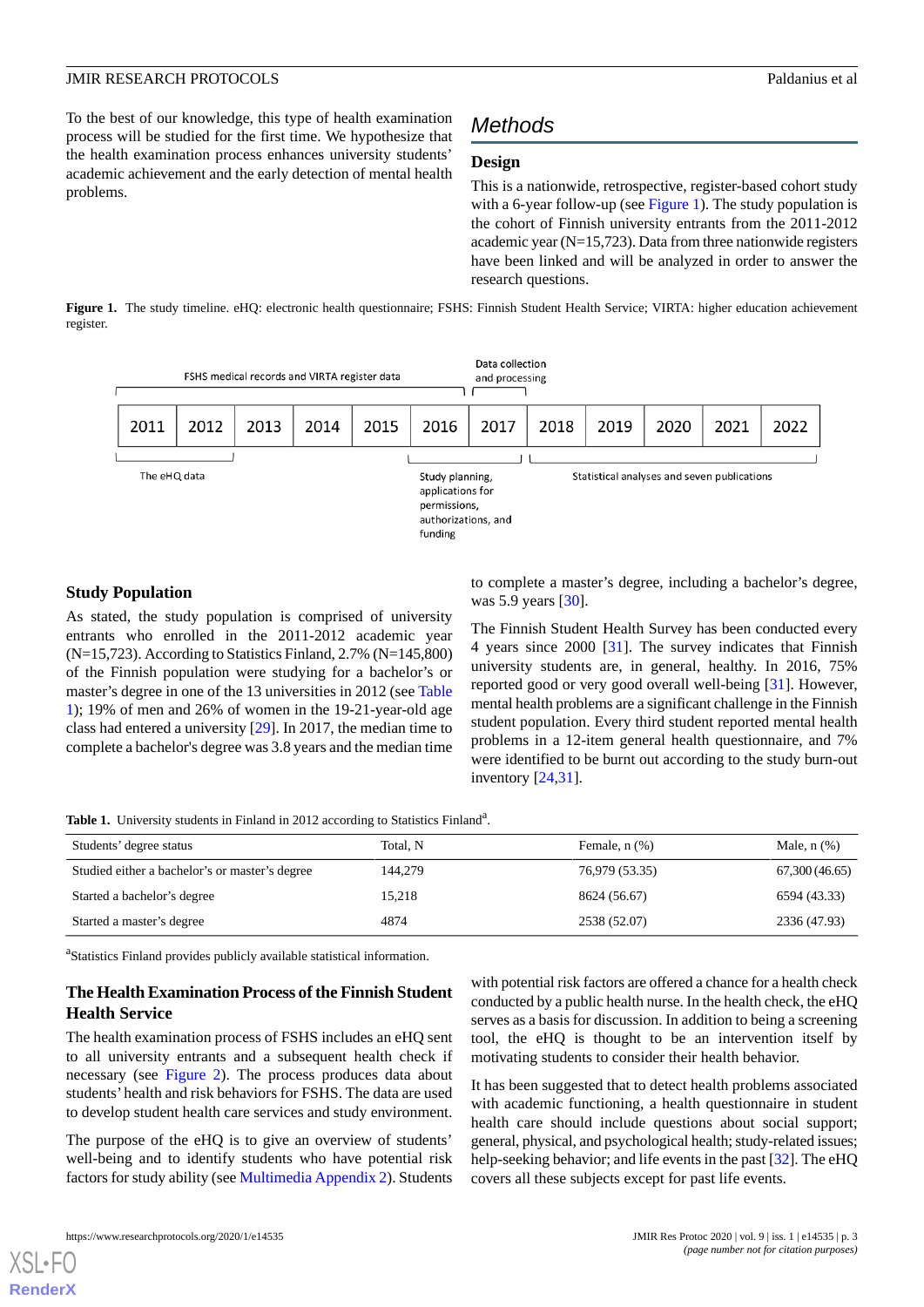<span id="page-3-0"></span>**Figure 2.** The health examination process of the Finnish Student Health Service (FSHS) in the 2011-2012 academic year.



The eHQ consists of 26 questions about physical and mental health, social relations, and studying (see [Multimedia Appendix](#page-6-14) [3\)](#page-6-14). It includes questions about self-rated health, long-term diseases, and recurrent symptoms. Health habits, such as exercising, eating habits, sleeping, and substance abuse, including the Alcohol Use Disorders Identification Test (AUDIT), are reported [[33\]](#page-7-12). Mental health-related questions cover, for example, questions about usual state of mind and loneliness. Most of the questions are adapted from validated questionnaires or from Finnish population surveys. However, the eHQ as a whole has not been validated.

The invitations to answer the eHQ were sent in clusters via email during the 2011-2012 academic year. To fill the eHQ, the

students signed into a separate program protected by strong electronic identification [[34\]](#page-7-13). The students who were referred to a health check were responsible for making the appointment themselves. Responding to the eHQ and attending the health check were voluntary for students. In the study, we will compare eHQ respondents with nonrespondents, and attendees to the health check with nonattendees, in terms of the research questions.

The general goals of the health checks are defined by the Ministry of Social Affairs and Health, whereas the content of the checks is undefined (see [Figure 3](#page-4-0)) [\[6](#page-6-4),[17\]](#page-6-13). Therefore, FSHS has defined the content of the health checks for university students (see [Figure 3](#page-4-0)).

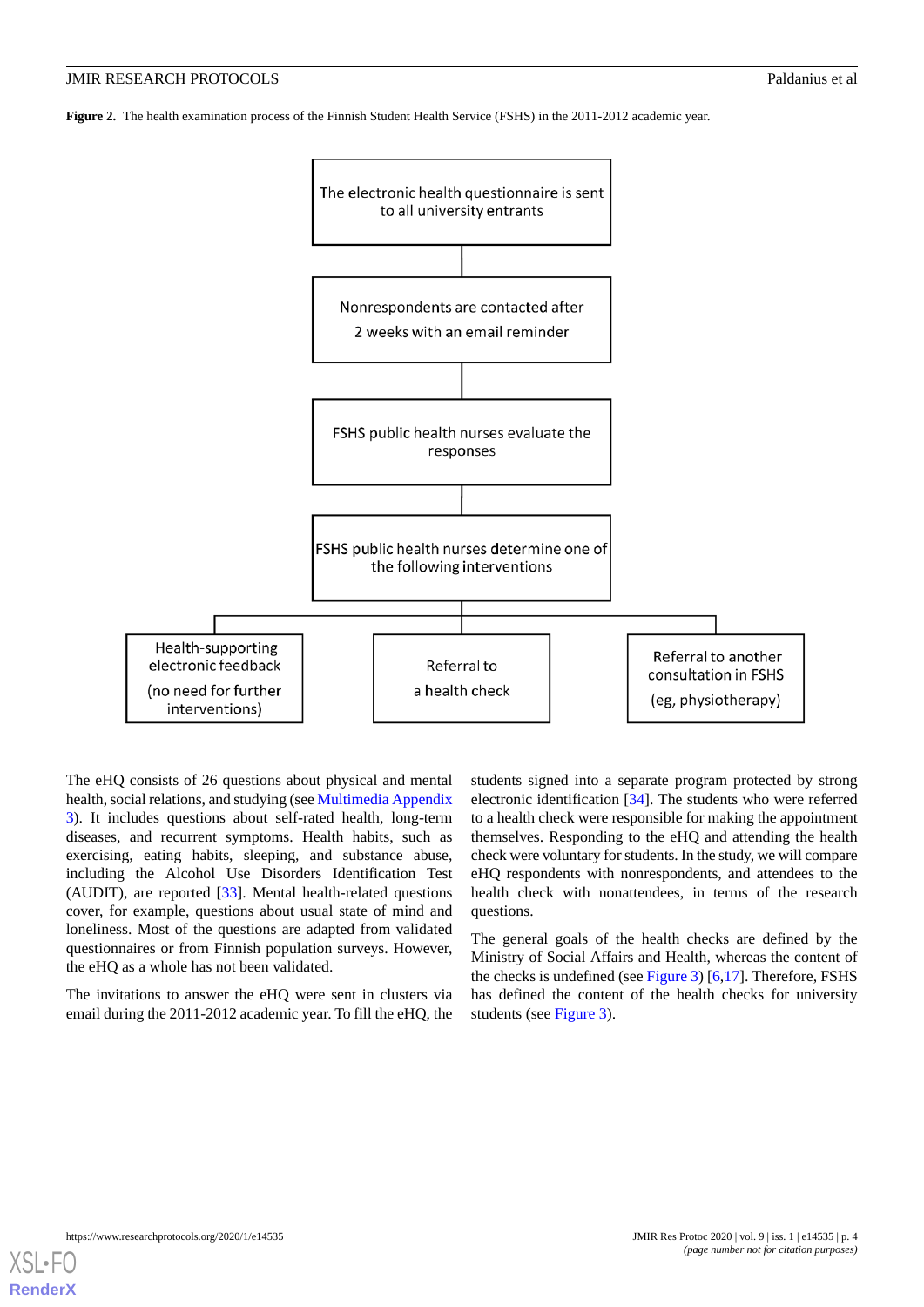<span id="page-4-0"></span>**Figure 3.** The content of the health examination process defined by the Finnish Student Health Service (FSHS) and the goals of health checks in student health care according to the Ministry of Social Affairs and Health.



#### **Data Sources**

The data have been obtained from three nationwide registers: the eHQ register, the medical records of FSHS, and the *Higher education achievement register*(VIRTA) owned by the Ministry of Education and Culture [\[35](#page-7-14)].

The response data to the annual eHQ accumulate within the eHQ register, which is a separate part of the medical records of FSHS. The register is owned and managed by FSHS. The response data have been obtained for the 2011-2012 academic year.

The FSHS's medical records include systematic documentation on the students' medical history and care at FSHS. The study data include the following: (1) primary reasons for the encounters, (2) primary diagnoses, (3) number of encounters, and (4) profession of the health care professional involved in the encounter for the 2011-2017 period. The outcome variables *mental health problem* and *health check attendance* are derived from the medical records data. Mental health problems are identified based on the 10th revision of the International Statistical Classification of Diseases and Related Health Problems (ICD-10) and the International Classification of Primary Care, Second edition (ICPC-2) classifications [\[36](#page-7-15),[37\]](#page-7-16).

VIRTA is the Higher education achievement register of the national data warehouse for higher education. The register includes, for example, records of graduations of all Finnish higher education institutions. The information about students' graduations has been obtained for the 2011-2017 period. The outcome variable *graduation* was obtained from the VIRTA data.

The data have been linked using Finnish personal identity codes. All Finnish citizens and permanent residents have personal

[XSL](http://www.w3.org/Style/XSL)•FO **[RenderX](http://www.renderx.com/)**

# GOALS of health checks by the Ministry of Social Affairs and Health



identity codes administered by the Population Register Centre [[38\]](#page-7-17). The code is individual to its holder and remains unchanged throughout the holder's lifetime [\[38](#page-7-17)].

#### **Statistical Analyses**

To describe the data, the frequencies, percentages, and medians with interquartile ranges will be calculated. For the preliminary analysis, chi-square tests will be employed to detect the associations between the categorical variables. Further, the normally distributed data will be analyzed with *t* tests and analyses of variance. In the cases where data are not normally distributed, the Mann-Whitney U test and the Kruskall-Wallis test for detecting the differences between the groups will be utilized. Multiple comparisons will be performed with the Bonferroni method.

In research questions 1, 2, and 4 a-c, multiple logistic regression will be the main analysis method to account for the associations between explanatory and outcome variables. The outcome variables in the regression analyses will be *graduation*, *having a mental health problem*, and *attending the referred health check*. The main explanatory variables will be students' responses to the eHQ. In addition, demographic factors (ie, age, sex, and field of study) will be accounted for.

In research questions 3 and 4 d, the use of FSHS health care services will be analyzed with clustering analysis to detect the patterns of how the students are using the services. The patterns will then be analyzed with the explanatory variables in order to find the associations between service use and other variables.

Comparisons in the study will be made between eHQ respondents and nonrespondents, health check attendees and nonattendees, graduates and nongraduates, and students who have and do not have mental health problems.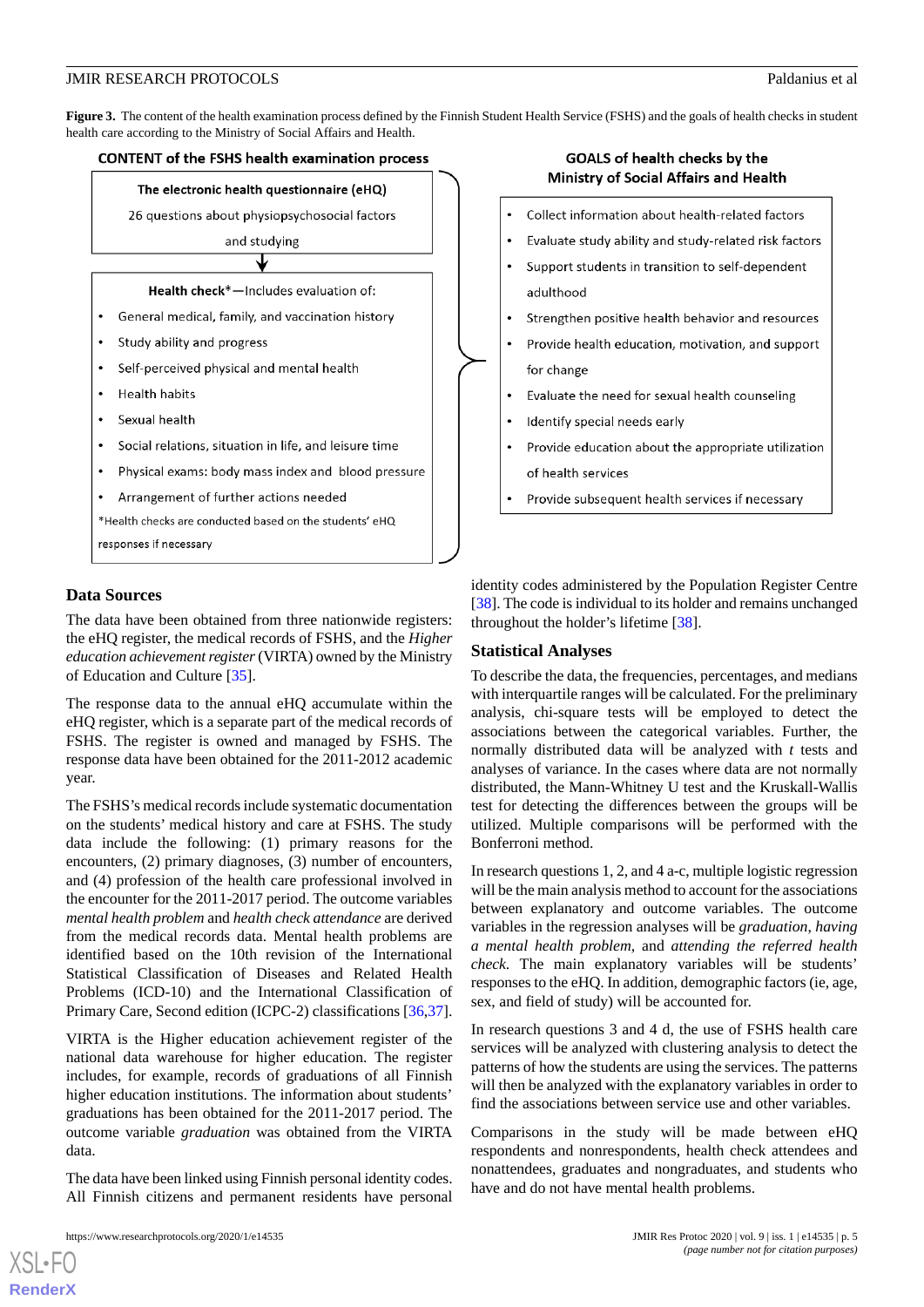The analyses will be carried out using IBM SPSS Statistics for iOS and Windows, version 25.0 or later (IBM Corp), and R, version 3.6.1 (The R Foundation), with suitable packages [[39\]](#page-8-0).

# *Results*

## **Schedule**

As of August 2019, the data collection and processing are complete and statistical analyses are in progress. Preliminary results are expected in autumn 2019. Further publications are expected in 2020, and two PhD theses are expected to be completed by the end of 2022 (see [Figure 1](#page-2-0)).

# **Ethics and Governance**

The study is being conducted under the guidelines of the Finnish National Board on Research Integrity [\[40](#page-8-1)]. The study has been ethically reviewed by the Ethics Committee of the Tampere Region (reviews 2/2017 and 23/2017). The review was affirmative.

The study has been evaluated and authorized by the Finnish National Institute of Health and Welfare, which authorizes the research use of confidential data in Finland (Dnro THL/1364/5.05.00/2017) [[41\]](#page-8-2). The study has received permission from the FSHS to conduct research. All 13 Finnish universities have given permission for their part to use the Higher education achievement register. A risk assessment and data protection plan has been delivered to the Finnish office of the data protection ombudsman.

# *Discussion*

This study is the first to assess the usage of a health questionnaire in screening students for health checks. In addition, the study explores the eHQ in identifying the students who have mental health problems and the effects of attending the health check.

The strengths of the study are its high-quality nationwide register data with good coverage and the high percentage of completed questionnaires from the respondents. The register data enable the assessment of the whole cohort of university entrants with a relatively long follow-up. Conducting register-based studies in Finland is feasible due to the unique identity codes that enable data linkage between the registers and individual-level analyses [[42\]](#page-8-3).

The limitations of register-based studies, in general, should be considered. Even though it has been found that Finnish administrative registers are of high quality, missing or incorrectly recorded data are always a possibility [\[42](#page-8-3)]. In this study, the medical records might include missing or false data due to the possibility of human error. In addition, it might also be counted as a limitation that the eHQ is not a validated questionnaire.

It is valuable to study primary health care practice with respect to resource allocation and conducting evidence-based processes. The health examination process of FSHS consumes public resources and the need for resources will increase significantly in the near future. The services of FSHS will expand to also cover the students of universities of applied sciences (approximately 140,000 students) from the beginning of 2021. This means FSHS will provide student health care services for all higher education students in Finland (approximately 250,000 students). Hence, the number of students to whom the health examination process is provided will approximately double. It is essential to obtain evidence regarding FSHS's processes to allocate resources effectively.

The main practical implication of this study is the development of the statutory health examination process for higher education students in Finland. Students are especially interested in, and well capable of, using new digital applications. Therefore, the development of the health examination process will focus on digital solutions, for example, the robotization of the eHQ. This study provides information about the functionality of the process, which is needed for further digitalization. Furthermore, we believe the findings will support both health care and the university administration in understanding, more profoundly, the health and welfare requirements of university students.

### **Acknowledgments**

The authors would like to thank public health nurse Ritva-Liisa Hannula for providing valuable information regarding the practical implementation of the health examination process. We would further like to thank development manager Elina Heilala for her significant efforts in the FSHS data collection.

This research project is funded by The Social Insurance Institution of Finland and the City of Tampere. The Social Insurance Institution of Finland follows the progress of the project annually. The funders did not have any role in the study design; data collection; management, analyses, and interpretation of data; or the writing of this manuscript.

# **Authors' Contributions**

SP and NS designed the study, collected and processed the data, and wrote the manuscript with equal contributions. KK and MK significantly contributed to the design of the study and revised the manuscript. RA significantly contributed to the statistical design and revised the manuscript. All authors have read and approved the final manuscript.

# **Conflicts of Interest**

[XSL](http://www.w3.org/Style/XSL)•FO **[RenderX](http://www.renderx.com/)**

KK retired from FSHS in 2017; FSHS has not supported the study financially.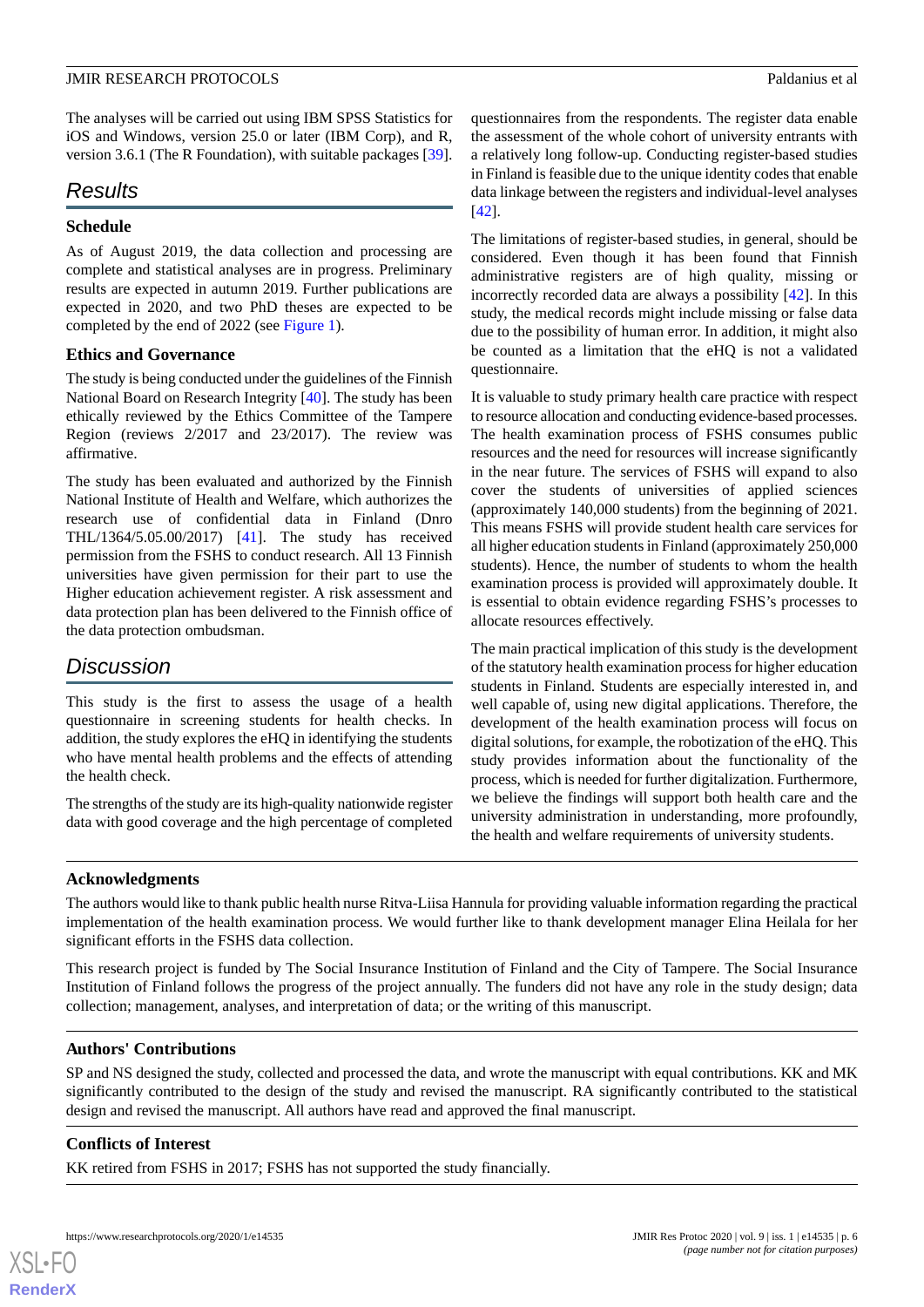# <span id="page-6-10"></span>**Multimedia Appendix 1**

The continuum of preventive health care services in Finland. [[PDF File \(Adobe PDF File\), 62 KB](https://jmir.org/api/download?alt_name=resprot_v9i1e14535_app1.pdf&filename=2a25e1200d55ec4cfba527305fba47fa.pdf)-[Multimedia Appendix 1\]](https://jmir.org/api/download?alt_name=resprot_v9i1e14535_app1.pdf&filename=2a25e1200d55ec4cfba527305fba47fa.pdf)

## <span id="page-6-12"></span>**Multimedia Appendix 2**

Study ability: the definition of the concept. [[PDF File \(Adobe PDF File\), 72 KB](https://jmir.org/api/download?alt_name=resprot_v9i1e14535_app2.pdf&filename=27e3807c8c52fe275c2cea8f2a594ffb.pdf)-[Multimedia Appendix 2\]](https://jmir.org/api/download?alt_name=resprot_v9i1e14535_app2.pdf&filename=27e3807c8c52fe275c2cea8f2a594ffb.pdf)

## <span id="page-6-14"></span>**Multimedia Appendix 3**

The electronic health questionnaire (eHQ) questions. [[PDF File \(Adobe PDF File\), 49 KB](https://jmir.org/api/download?alt_name=resprot_v9i1e14535_app3.pdf&filename=5207594e311a47ebd166adfe8d23ef05.pdf)-[Multimedia Appendix 3\]](https://jmir.org/api/download?alt_name=resprot_v9i1e14535_app3.pdf&filename=5207594e311a47ebd166adfe8d23ef05.pdf)

### <span id="page-6-0"></span>**References**

- <span id="page-6-1"></span>1. Stewart-Brown S, Evans J, Patterson J, Petersen S, Doll H, Balding J, et al. The health of students in institutes of higher education: An important and neglected public health problem? J Public Health Med 2000 Dec;22(4):492-499. [doi: [10.1093/pubmed/22.4.492\]](http://dx.doi.org/10.1093/pubmed/22.4.492) [Medline: [11192277\]](http://www.ncbi.nlm.nih.gov/entrez/query.fcgi?cmd=Retrieve&db=PubMed&list_uids=11192277&dopt=Abstract)
- <span id="page-6-2"></span>2. Vaez M, Ponce de Leon A, Laflamme L. Health-related determinants of perceived quality of life: A comparison between first-year university students and their working peers. Work 2006;26(2):167-177. [Medline: [16477109](http://www.ncbi.nlm.nih.gov/entrez/query.fcgi?cmd=Retrieve&db=PubMed&list_uids=16477109&dopt=Abstract)]
- 3. Ibrahim AK, Kelly SJ, Adams CE, Glazebrook C. A systematic review of studies of depression prevalence in university students. J Psychiatr Res 2013 Mar;47(3):391-400. [doi: [10.1016/j.jpsychires.2012.11.015\]](http://dx.doi.org/10.1016/j.jpsychires.2012.11.015) [Medline: [23260171](http://www.ncbi.nlm.nih.gov/entrez/query.fcgi?cmd=Retrieve&db=PubMed&list_uids=23260171&dopt=Abstract)]
- <span id="page-6-3"></span>4. Auerbach RP, Alonso J, Axinn WG, Cuijpers P, Ebert DD, Green JG, et al. Mental disorders among college students in the World Health Organization World Mental Health Surveys. Psychol Med 2016 Oct;46(14):2955-2970 [\[FREE Full text](http://europepmc.org/abstract/MED/27484622)] [doi: [10.1017/S0033291716001665\]](http://dx.doi.org/10.1017/S0033291716001665) [Medline: [27484622](http://www.ncbi.nlm.nih.gov/entrez/query.fcgi?cmd=Retrieve&db=PubMed&list_uids=27484622&dopt=Abstract)]
- <span id="page-6-4"></span>5. Bruffaerts R, Mortier P, Kiekens G, Auerbach RP, Cuijpers P, Demyttenaere K, et al. Mental health problems in college freshmen: Prevalence and academic functioning. J Affect Disord 2018 Jan 01;225:97-103 [\[FREE Full text\]](http://europepmc.org/abstract/MED/28802728) [doi: [10.1016/j.jad.2017.07.044\]](http://dx.doi.org/10.1016/j.jad.2017.07.044) [Medline: [28802728\]](http://www.ncbi.nlm.nih.gov/entrez/query.fcgi?cmd=Retrieve&db=PubMed&list_uids=28802728&dopt=Abstract)
- <span id="page-6-6"></span><span id="page-6-5"></span>6. Government Decree 338/2011: On Maternity and Child Health Clinic Services, School and Student Health Services and Preventive Oral Health Services for Children and Youth. Helsinki, Finland: Ministry of Social Affairs and Health. URL: <https://www.finlex.fi/fi/laki/kaannokset/2011/en20110338.pdf> [accessed 2019-04-30]
- <span id="page-6-15"></span>7. Health Care Act (1326/2010). Helsinki, Finland: Ministry of Social Affairs and Health URL: [http://www.finlex.fi/en/laki/](http://www.finlex.fi/en/laki/kaannokset/2010/en20101326_20131293.pdf) [kaannokset/2010/en20101326\\_20131293.pdf](http://www.finlex.fi/en/laki/kaannokset/2010/en20101326_20131293.pdf) [accessed 2019-04-30] [\[WebCite Cache ID 781AvBu00](http://www.webcitation.org/

                                781AvBu00)]
- <span id="page-6-7"></span>8. Kuokkanen M. Social Insurance [Sosiaalivakuutus]. 1974. The health checks of university students: Results and discussion [Article in Finnish]. URL: [https://www.yths.fi/filebank/](https://www.yths.fi/filebank/3588-Kuokkanen_M_Korkeakouluopiskelijoiden_terveystarkastukset_1974_Sosiaalivakuutus_pdf.pdf)
- <span id="page-6-8"></span>[3588-Kuokkanen\\_M\\_Korkeakouluopiskelijoiden\\_terveystarkastukset\\_1974\\_Sosiaalivakuutus\\_pdf.pdf](https://www.yths.fi/filebank/3588-Kuokkanen_M_Korkeakouluopiskelijoiden_terveystarkastukset_1974_Sosiaalivakuutus_pdf.pdf) [accessed 2019-11-28] 9. Kunttu K, Huttunen T. Advance screening in two-stage health examination among first-year university students [Article in Finnish]. Finnish Medical Journal [Suomen Lääkärilehti] 2008;63(39):3216-3222.
- 10. Ritakorpi M, Kaunonen M, Kaila M, Paldanius S, Seilo N. The nonresponse of university students to an electronic health questionnaire: Nonresponse analysis [Article in Finnish]. Journal of Social Medicine [Sosiaalilääketieteellinen Aikakauslehti] 2019 Feb 01;56(1):42-52. [doi: [10.23990/sa.70440\]](http://dx.doi.org/10.23990/sa.70440)
- 11. Krogsbøll LT, Jørgensen KJ, Grønhøj Larsen C, Gøtzsche PC. General health checks in adults for reducing morbidity and mortality from disease: Cochrane systematic review and meta-analysis. BMJ 2012 Nov 20;345:e7191 [\[FREE Full text\]](http://europepmc.org/abstract/MED/23169868) [doi: [10.1136/bmj.e7191\]](http://dx.doi.org/10.1136/bmj.e7191) [Medline: [23169868\]](http://www.ncbi.nlm.nih.gov/entrez/query.fcgi?cmd=Retrieve&db=PubMed&list_uids=23169868&dopt=Abstract)
- 12. Si S, Moss JR, Sullivan TR, Newton SS, Stocks NP. Effectiveness of general practice-based health checks: A systematic review and meta-analysis. Br J Gen Pract 2014 Jan;64(618):e47-e53 [[FREE Full text](https://bjgp.org/cgi/pmidlookup?view=long&pmid=24567582)] [doi: [10.3399/bjgp14X676456\]](http://dx.doi.org/10.3399/bjgp14X676456) [Medline: [24567582](http://www.ncbi.nlm.nih.gov/entrez/query.fcgi?cmd=Retrieve&db=PubMed&list_uids=24567582&dopt=Abstract)]
- <span id="page-6-11"></span><span id="page-6-9"></span>13. Boulware LE, Marinopoulos S, Phillips KA, Hwang CW, Maynor K, Merenstein D, et al. Systematic review: The value of the periodic health evaluation. Ann Intern Med 2007 Feb 20;146(4):289-300. [doi: [10.7326/0003-4819-146-4-200702200-00008](http://dx.doi.org/10.7326/0003-4819-146-4-200702200-00008)] [Medline: [17310053](http://www.ncbi.nlm.nih.gov/entrez/query.fcgi?cmd=Retrieve&db=PubMed&list_uids=17310053&dopt=Abstract)]
- <span id="page-6-13"></span>14. Clark EM. A non-automated multiphasic health testing program in a student health service. Am J Public Health 1973 Jul;63(7):610-618. [doi: [10.2105/ajph.63.7.610](http://dx.doi.org/10.2105/ajph.63.7.610)] [Medline: [4716372\]](http://www.ncbi.nlm.nih.gov/entrez/query.fcgi?cmd=Retrieve&db=PubMed&list_uids=4716372&dopt=Abstract)
- 15. Herbolsheimer H, DeYoung W, Braswell H, Gilloegly O. Periodic health examination of university students: Results of reevaluation. Arch Environ Health 1963 May;6:573-578. [doi: [10.1080/00039896.1963.10663445\]](http://dx.doi.org/10.1080/00039896.1963.10663445) [Medline: [13953923\]](http://www.ncbi.nlm.nih.gov/entrez/query.fcgi?cmd=Retrieve&db=PubMed&list_uids=13953923&dopt=Abstract)
- 16. Health Care in Finland. Helsinki, Finland: Ministry of Social Affairs and Health; 2013. URL: [http://julkaisut.valtioneuvosto.fi/](http://julkaisut.valtioneuvosto.fi/bitstream/handle/10024/69930/URN_ISBN_978-952-00-3395-8.pdf) [bitstream/handle/10024/69930/URN\\_ISBN\\_978-952-00-3395-8.pdf](http://julkaisut.valtioneuvosto.fi/bitstream/handle/10024/69930/URN_ISBN_978-952-00-3395-8.pdf) [accessed 2019-10-21]
- 17. Publications of the Ministry of Social Affairs and Health [Sosiaali- Ja Terveysministeriön Julkaisuja]. Helsinki, Finland: Ministry of Social Affairs and Health; 2006. Handbook on health care during studies [Book in Finnish]. URL: [https:/](https://julkaisut.valtioneuvosto.fi/bitstream/handle/10024/71063/Julk_2006_12_opiskeluterveydenhuolto_verkko.pdf?sequence=1)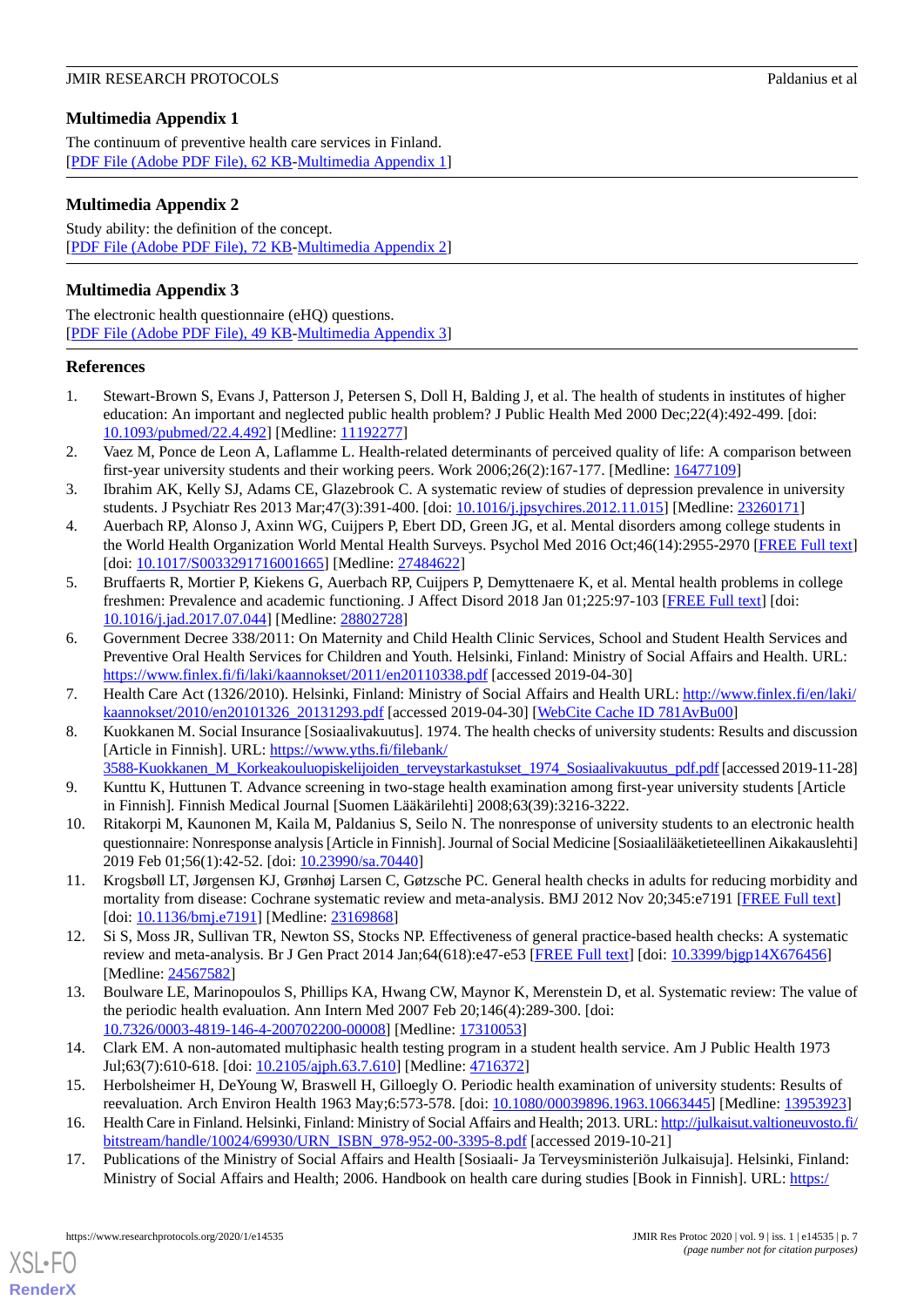[/julkaisut.valtioneuvosto.fi/bitstream/handle/10024/71063/Julk\\_2006\\_12\\_opiskeluterveydenhuolto\\_verkko.pdf?sequence=1](https://julkaisut.valtioneuvosto.fi/bitstream/handle/10024/71063/Julk_2006_12_opiskeluterveydenhuolto_verkko.pdf?sequence=1) [accessed 2019-11-28]

- <span id="page-7-0"></span>18. Official Statistics of Finland (OSF). Helsinki, Finland: Statistics Finland; 2017. Appendix table 1. Students in universities and completed university degrees by level of education, fields of education (National classification of education 2016) and gender in 2017. URL: [http://www.stat.fi/til/yop/2017/yop\\_2017\\_2018-05-08\\_tau\\_001\\_en.html](http://www.stat.fi/til/yop/2017/yop_2017_2018-05-08_tau_001_en.html) [accessed 2019-04-30] [[WebCite Cache ID 781B4JUh9](http://www.webcitation.org/

                                781B4JUh9)]
- <span id="page-7-2"></span><span id="page-7-1"></span>19. Finnish Student Health Service. The FSHS in brief. URL:<https://www.yths.fi/en/fshs> [accessed 2019-04-30] [[WebCite](http://www.webcitation.org/

                                781BEVGaw) [Cache ID 781BEVGaw\]](http://www.webcitation.org/

                                781BEVGaw)
- <span id="page-7-3"></span>20. Taylor MJ, McNicholas C, Nicolay C, Darzi A, Bell D, Reed JE. Systematic review of the application of the plan-do-study-act method to improve quality in healthcare. BMJ Qual Saf 2014 Apr;23(4):290-298 [[FREE Full text](http://qualitysafety.bmj.com/cgi/pmidlookup?view=long&pmid=24025320)] [doi: [10.1136/bmjqs-2013-001862\]](http://dx.doi.org/10.1136/bmjqs-2013-001862) [Medline: [24025320\]](http://www.ncbi.nlm.nih.gov/entrez/query.fcgi?cmd=Retrieve&db=PubMed&list_uids=24025320&dopt=Abstract)
- <span id="page-7-4"></span>21. Kunttu K, Westerlund H, Heilala E. Health Survey Based on Electronic Questionnaires: Otaniemi Pilot Assessment [Document in Finnish]. Helsinki, Finland: Student Health Care Foundation [Ylioppilaiden Terveydenhoitosäätiön]; 2009. URL: [http://www.yths.fi/filebank/3298-4\\_SATKYYN\\_perustuva\\_terveystarkastus\\_2009.pdf](http://www.yths.fi/filebank/3298-4_SATKYYN_perustuva_terveystarkastus_2009.pdf) [accessed 2019-11-28]
- 22. Du N, Yu K, Ye Y, Chen S. Validity study of Patient Health Questionnaire-9 items for Internet screening in depression among Chinese university students. Asia Pac Psychiatry 2017 Sep;9(3):1-11 [\[FREE Full text\]](http://europepmc.org/abstract/MED/28856843) [doi: [10.1111/appy.12266](http://dx.doi.org/10.1111/appy.12266)] [Medline: [28856843](http://www.ncbi.nlm.nih.gov/entrez/query.fcgi?cmd=Retrieve&db=PubMed&list_uids=28856843&dopt=Abstract)]
- <span id="page-7-5"></span>23. Grässel E, Lampen-Imkamp S, Lehrl S, Kahl KG. Screening of emotional and somatic complaints in undergraduate medical students: A longitudinal study [Article in German]. Psychiatr Prax 2013 Jan;40(1):30-35. [doi: [10.1055/s-0032-1327195\]](http://dx.doi.org/10.1055/s-0032-1327195) [Medline: [23319281](http://www.ncbi.nlm.nih.gov/entrez/query.fcgi?cmd=Retrieve&db=PubMed&list_uids=23319281&dopt=Abstract)]
- <span id="page-7-6"></span>24. Salmela-Aro K, Read S. Study engagement and burnout profiles among Finnish higher education students. Burn Res 2017 Dec;7:21-28. [doi: [10.1016/j.burn.2017.11.001](http://dx.doi.org/10.1016/j.burn.2017.11.001)]
- 25. Haile YG, Alemu SM, Habtewold TD. Insomnia and its temporal association with academic performance among university students: A cross-sectional study. Biomed Res Int 2017;2017:2542367 [[FREE Full text](https://dx.doi.org/10.1155/2017/2542367)] [doi: [10.1155/2017/2542367\]](http://dx.doi.org/10.1155/2017/2542367) [Medline: [28752093](http://www.ncbi.nlm.nih.gov/entrez/query.fcgi?cmd=Retrieve&db=PubMed&list_uids=28752093&dopt=Abstract)]
- <span id="page-7-7"></span>26. Olashore AA, Ogunwobi O, Totego E, Opondo PR. Psychoactive substance use among first-year students in a Botswana University: Pattern and demographic correlates. BMC Psychiatry 2018 Aug 31;18(1):270 [[FREE Full text\]](https://bmcpsychiatry.biomedcentral.com/articles/10.1186/s12888-018-1844-2) [doi: [10.1186/s12888-018-1844-2\]](http://dx.doi.org/10.1186/s12888-018-1844-2) [Medline: [30170569](http://www.ncbi.nlm.nih.gov/entrez/query.fcgi?cmd=Retrieve&db=PubMed&list_uids=30170569&dopt=Abstract)]
- 27. Vaez M, Laflamme L. Health behaviors, self-rated health, and quality of life: A study among first-year Swedish university students. J Am Coll Health 2003 Jan;51(4):156-162. [doi: [10.1080/07448480309596344](http://dx.doi.org/10.1080/07448480309596344)] [Medline: [12735391\]](http://www.ncbi.nlm.nih.gov/entrez/query.fcgi?cmd=Retrieve&db=PubMed&list_uids=12735391&dopt=Abstract)
- <span id="page-7-9"></span><span id="page-7-8"></span>28. Hauschildt K, Vögtle E, Gwosc C. EUROSTUDENT VI. Overview and Selected Findings: Social and Economic Conditions of Student Life in Europe. Bielefeld, Germany: wbv Media; 2018. URL: [https://www.eurostudent.eu/download\\_files/](https://www.eurostudent.eu/download_files/documents/EUROSTUDENT_VI_short_report.pdf) [documents/EUROSTUDENT\\_VI\\_short\\_report.pdf](https://www.eurostudent.eu/download_files/documents/EUROSTUDENT_VI_short_report.pdf) [accessed 2018-11-28]
- <span id="page-7-10"></span>29. Ministry of Education and Culture. Universities in Finland URL:<https://minedu.fi/en/universities> [accessed 2019-04-30] [[WebCite Cache ID 781BaBRdj\]](http://www.webcitation.org/

                                781BaBRdj)
- <span id="page-7-11"></span>30. Vipunen. Helsinki, Finland: Education Statistics Finland [Opetushallinnon Tilastopalvelu] Median of examination time (years) [Document in Finnish]. URL: [https://vipunen.fi/fi-fi/\\_layouts/15/xlviewer.aspx?id=/fi-fi/Raportit/](https://vipunen.fi/fi-fi/_layouts/15/xlviewer.aspx?id=/fi-fi/Raportit/Tutkinnon%20suoritusajan%20mediaani.xlsb) [Tutkinnon%20suoritusajan%20mediaani.xlsb](https://vipunen.fi/fi-fi/_layouts/15/xlviewer.aspx?id=/fi-fi/Raportit/Tutkinnon%20suoritusajan%20mediaani.xlsb) [accessed 2019-04-30] [[WebCite Cache ID 781Bu8ti6\]](http://www.webcitation.org/

                                781Bu8ti6)
- <span id="page-7-12"></span>31. Kunttu K, Pesonen T, Saari J. Student Health Survey 2016: A National Survey Among Finnish University Students. Helsinki, Finland: Finnish Student Health Service; 2016. URL: [https://www.yths.fi/filebank/4310-KOTT\\_englanti\\_2016.pdf](https://www.yths.fi/filebank/4310-KOTT_englanti_2016.pdf) [accessed] 2019-11-28]
- <span id="page-7-13"></span>32. Boot CR, Donders NC, Vonk P, Meijman FJ. Development of a student health questionnaire: The necessity of a symbiosis of science and practice. Glob Health Promot 2009 Sep;16(3):35-44. [doi: [10.1177/1757975909339763](http://dx.doi.org/10.1177/1757975909339763)] [Medline: [19773299\]](http://www.ncbi.nlm.nih.gov/entrez/query.fcgi?cmd=Retrieve&db=PubMed&list_uids=19773299&dopt=Abstract)
- <span id="page-7-14"></span>33. Saunders JB, Aasland OG, Babor TF, de la Fuente JR, Grant M. Development of the Alcohol Use Disorders Identification Test (AUDIT): WHO collaborative project on early detection of persons with harmful alcohol consumption--II. Addiction 1993 Jun;88(6):791-804. [doi: [10.1111/j.1360-0443.1993.tb02093.x](http://dx.doi.org/10.1111/j.1360-0443.1993.tb02093.x)] [Medline: [8329970\]](http://www.ncbi.nlm.nih.gov/entrez/query.fcgi?cmd=Retrieve&db=PubMed&list_uids=8329970&dopt=Abstract)
- <span id="page-7-15"></span>34. Act on Strong Electronic Identification and Electronic Trust Services (617/2009). Helsinki, Finland: Ministry of Transport and Communications; 2009. URL:<https://www.finlex.fi/fi/laki/kaannokset/2009/en20090617.pdf> [accessed 2019-04-30] [[WebCite Cache ID 781ByMx2b](http://www.webcitation.org/

                                781ByMx2b)]
- <span id="page-7-17"></span><span id="page-7-16"></span>35. VIRTA Higher education achievement register and authoritative data flows. Confluence. 2016. URL: [https://confluence.](https://confluence.csc.fi/display/VIRTA/VIRTA+Higher+education+achievement+register+and+authoritative+data+flows) [csc.fi/display/VIRTA/VIRTA+Higher+education+achievement+register+and+authoritative+data+flows](https://confluence.csc.fi/display/VIRTA/VIRTA+Higher+education+achievement+register+and+authoritative+data+flows)[accessed 2019-04-30] [[WebCite Cache ID 781C5vlh9](http://www.webcitation.org/

                                781C5vlh9)]
- 36. International Statistical Classification of Diseases and Related Health Problems: 10th Revision (ICD-10). 5th edition. Geneva, Switzerland: World Health Organization; 2016.
- 37. Kvist M, Savolainen T, editors. ICPC-2 International Classification of Primary Care. [Perusterveydenhuollon kansainvälinen luokitus]. 1st edition. Helsinki: Suomen Kuntaliitto; 2010:314.
- 38. Population Register Centre. Helsinki, Finland: Population Register Centre Personal identity code. URL: [https://vrk.fi/en/](https://vrk.fi/en/personal-identity-code1) [personal-identity-code1](https://vrk.fi/en/personal-identity-code1) [accessed 2019-04-30] [[WebCite Cache ID 781CBb6a7](http://www.webcitation.org/

                                781CBb6a7)]